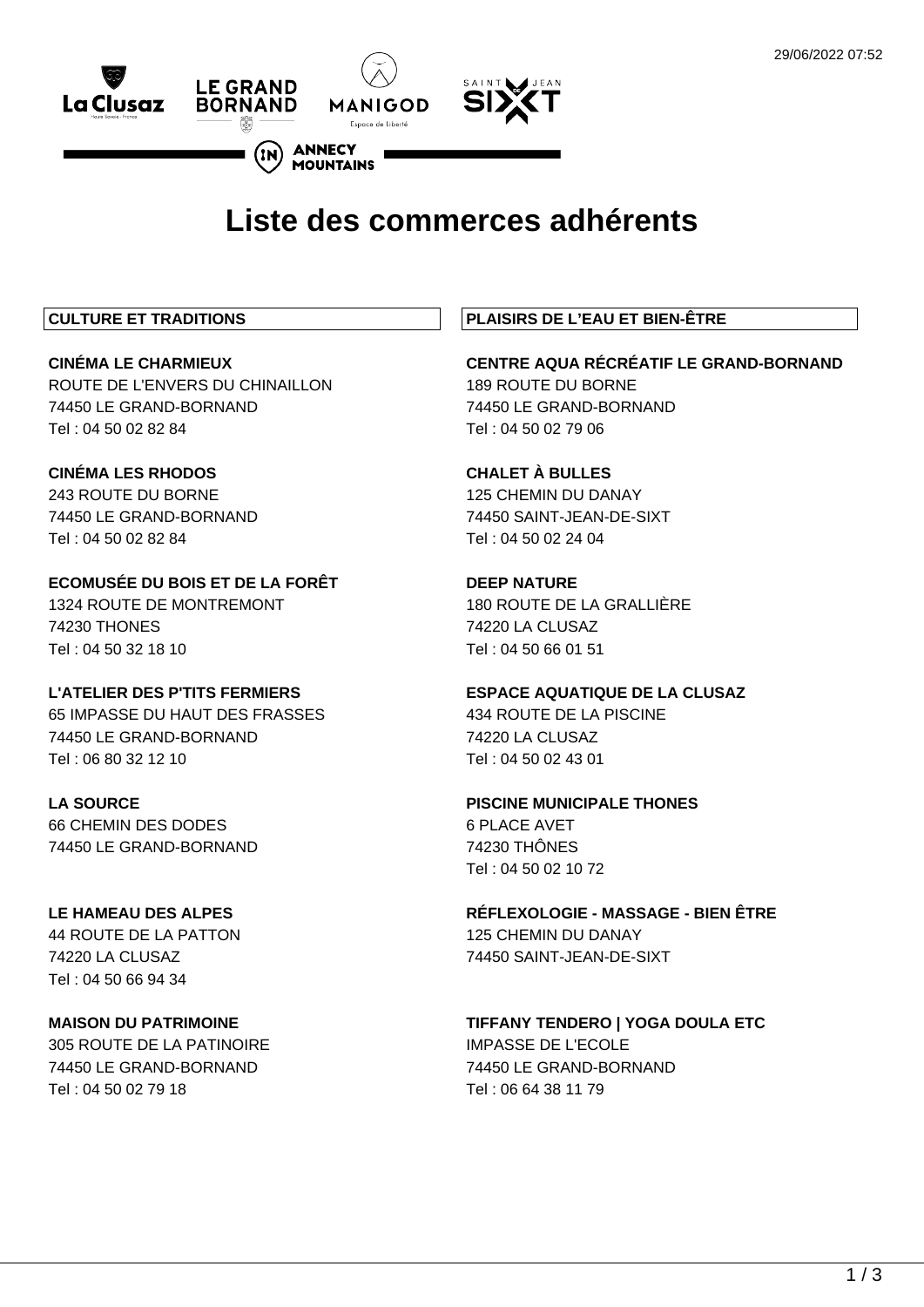### **REMONTÉES MÉCANIQUES**

**LES LOUPIOTS - MINI QUAD - KARTS ÉLECTRIQUES** AIRE DE LOISIRS

#### **SAEM REMONTÉES MÉCANIQUES DU GRAND-BORNAND** 74450 LE GRAND BORNAND 81 ROUTE DU BORNE Tel : 06 21 25 51 14

74450 LE GRAND-BORNAND Tel : 04 50 02 78 10

**SATELC REMONTÉES MÉCANIQUES DE LA CLUSAZ** 3219 ROUTE DU COL DES ARAVIS 74220 LA CLUSAZ Tel : 04 50 02 45 64

#### **SPORTS ET FAMILLE**

**ARAVIS ÉQUITATION** 564 ROUTE DU RANCH 74220 LA CLUSAZ Tel : 06 71 56 62 53

**BASE DE LOISIRS - LA CLUSAZ CLUB DES SPORTS** 125 ROUTE DE L'ÉTALE 74220 LA CLUSAZ Tel : 04 50 32 69 50

**CLUB CHAMPIONS - LA CLUSAZ CLUB DES SPORTS** 125 ROUTE DE L'ÉTALE 74220 LA CLUSAZ Tel : 04 50 32 69 50

**GOLF MINIATURE DU GRAND-BORNAND VILLENEUVE** 74450 LE GRAND BORNAND Tel : 04 50 02 79 16

**GRAND'BO ARCHERIE** AIRE DE LOISIRS 74450 LE GRAND BORNAND Tel : 04 50 02 79 09

**LE JEU DE LA MARMOTTE** ROUTE DE LA FLORIA 74450 LE GRAND-BORNAND Tel : 04 50 66 13 87

**LA PATINOIRE DE LA CLUSAZ** 94 PLACE DU PRE DE FOIRE 74220 LA CLUSAZ Tel : 04 50 02 48 45

**MINI GOLF LA CLUSAZ**

33 IMPASSE DU MINI GOLF 74220 LA CLUSAZ Tel : 06 77 95 34 79

**TENNIS - LA CLUSAZ CLUB DES SPORTS**

125 ROUTE DE L'ÉTALE 74220 LA CLUSAZ Tel : 04 50 32 69 50

### **TENNIS CLUB SAINT-JEAN**

CHEMIN LÉON LAYDERNIER 74450 SAINT-JEAN-DE-SIXT Tel : 04 50 02 70 14

#### **TENNIS DU GRAND-BORNAND**

AIRE DE LOISIRS 74450 LE GRAND BORNAND Tel : 04 50 02 79 07

# **TIR À L'ARC - LA CLUSAZ CLUB DES SPORTS**

125 ROUTE DE L'ÉTALE 74220 LA CLUSAZ Tel : 04 50 32 69 50

**VALETMONT**

184 PASSAGE DU CENTRE - DOMAINE DE L'ETALE 74230 MANIGOD Tel : 04 50 02 48 22

#### **SPORTS ET SENSATIONS**

**ALPES AVENTURES** 471 ROUTE DU COL DES ARAVIS 74220 LA CLUSAZ Tel : 04 58 23 10 00

**ARAVIS V.T.T.**

62 PLACE DE L'EGLISE 74450 LE GRAND-BORNAND Tel : 06 60 78 46 18

#### **ARAVIS PARC D'AVENTURES**

2 RUE SAINT-BLAISE 74230 THÔNES Tel : 04 50 32 17 50